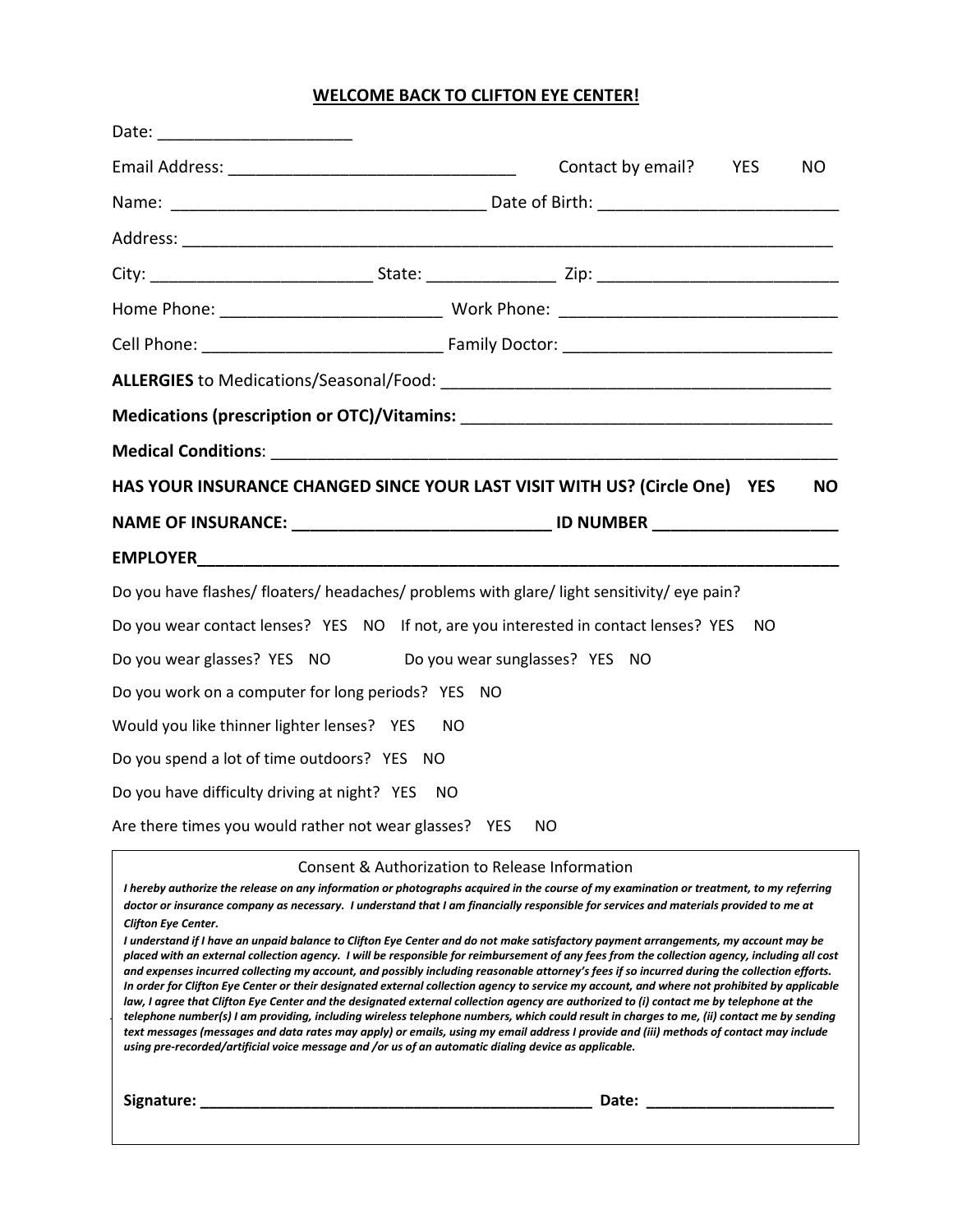

## ABOUT YOUR INSURANCE

Most people have vision insurance and medical insurance. They are very different in terms of the services they cover, and it is important for our patients to understand those differences.

Vision insurance (i.e.- Always, Spectera, VSP, etc.) is mainly designed to determine a prescription for glasses, to help pay for glasses or contact lenses, and to cover a routine evaluation of the health of the eyes in a healthy patient that has no particular problems or symptoms. It is not equipped to deal with and does not cover medical conditions and/or treatment plans.

When a medical diagnosis or condition is present that affects your eyes, such as high blood pressure, high cholesterol, or diabetes, etc. or if you have an eye problem such as an infection (pink eye), dry eyes, allergy, cataracts, etc., we must file with your medical insurance (i.e.-Medicare, BCBS, United Healthcare, etc.), and the co-pays and deductibles for that insurance will apply.

Insurance carriers set these rules and our office is obligated to follow them. In most cases, there is no way to know prior to the examination which type of insurance our office will be able to file for you. We make every effort to be on as many insurance company's panels for your convenience, and we will file those claims for you. In the event that we do not accept your medical or vision insurance, we will provide you with an itemized receipt so that you may file a claim with your insurance yourself for reimbursement. If you have any questions, please let us know.

I understand the information I have just read about the difference between vision and medical insurance and I authorize Clifton Eye Center to file my claim with the appropriate insurance based on the reason for my visit and the results of my examination.

**Sign: \_\_\_\_\_\_\_\_\_\_\_\_\_\_\_\_\_\_\_\_\_\_\_\_\_\_\_\_\_\_\_\_\_\_\_\_\_\_\_\_ Date: \_\_\_\_\_\_\_\_\_\_\_\_\_\_\_\_\_\_\_\_\_\_\_**

 **(Parent signature if patient is a minor)**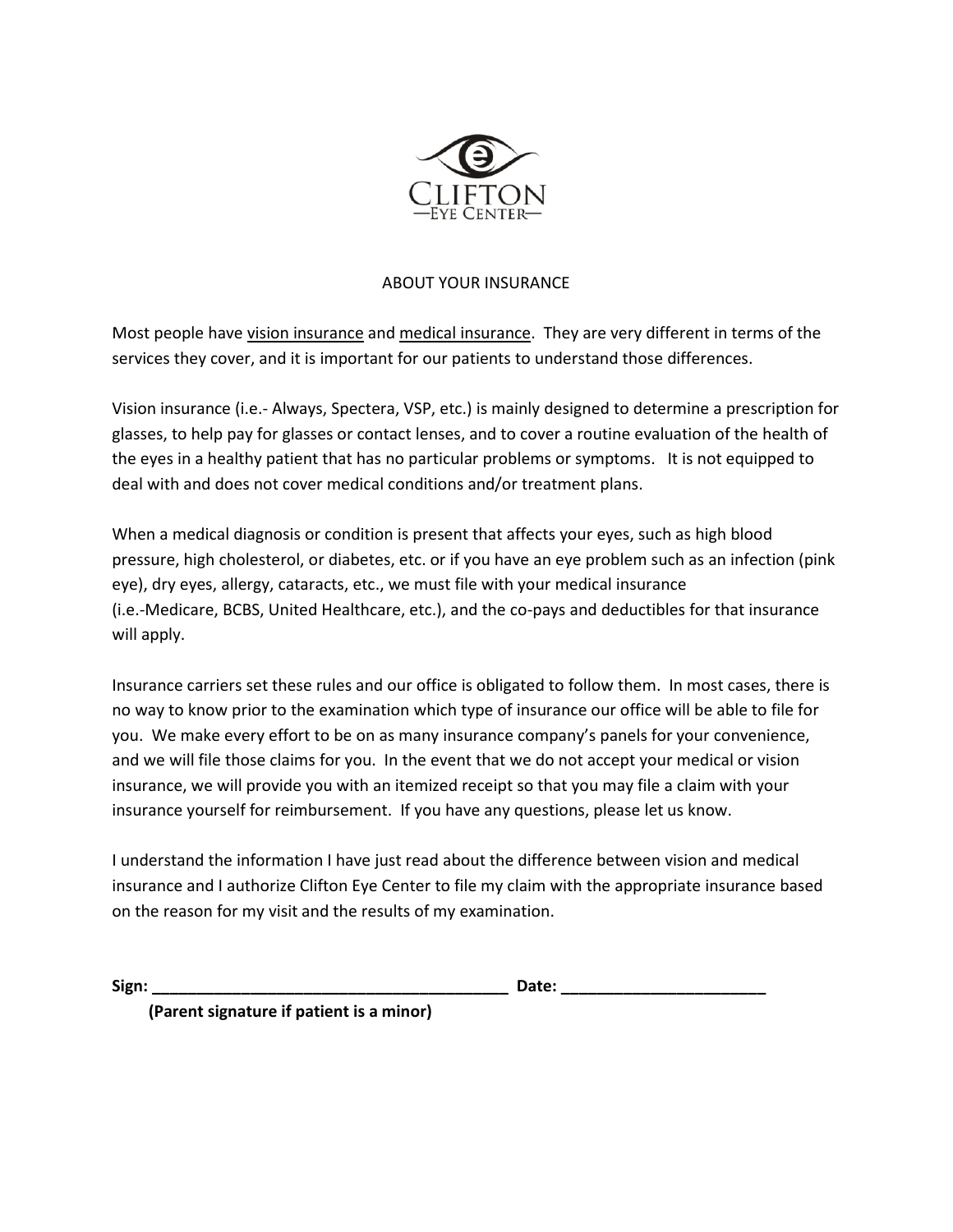## SHARING YOUR PERSONAL/MEDICAL INOFRMATION

PLEASE NOTE THAT DUE TO HIPAA LAWS WE WILL NOT SHARE YOUR INFORMATION WITH ANYONE WITHOUT YOUR CONSENT. THIS MAY INCLUDE YOUR SPOUSE OR CHILDREN. IF YOU WOULD LIKE ANYONE TO HAVE ACCESS TO YOUR INFORMATION PLEASE FILL OUT THE INFORMATION BELOW.

I, The same of the state of the state of the state of the state of the state of the state of the state of the state of the state of the state of the state of the state of the state of the state of the state of the state of SHARE MY INFORMATION WITH THE PERSON(S) LISTED BELOW.

| PLEASE CHECK ALL THAT APPLY:     |  |
|----------------------------------|--|
|                                  |  |
| FINANCIAL INFORMATION___________ |  |
|                                  |  |
|                                  |  |
| PLEASE CHECK ALL THAT APPLY:     |  |
|                                  |  |
| FINANCIAL INFORMATION___________ |  |
|                                  |  |
|                                  |  |
|                                  |  |
| PLEASE CHECK ALL THAT APPLY:     |  |
|                                  |  |
| FINANCIAL INFORMATION__________  |  |
|                                  |  |
|                                  |  |
|                                  |  |
| PLEASE CHECK ALL THAT APPLY:     |  |
|                                  |  |
| FINANCIAL INFORMATION            |  |
|                                  |  |
|                                  |  |